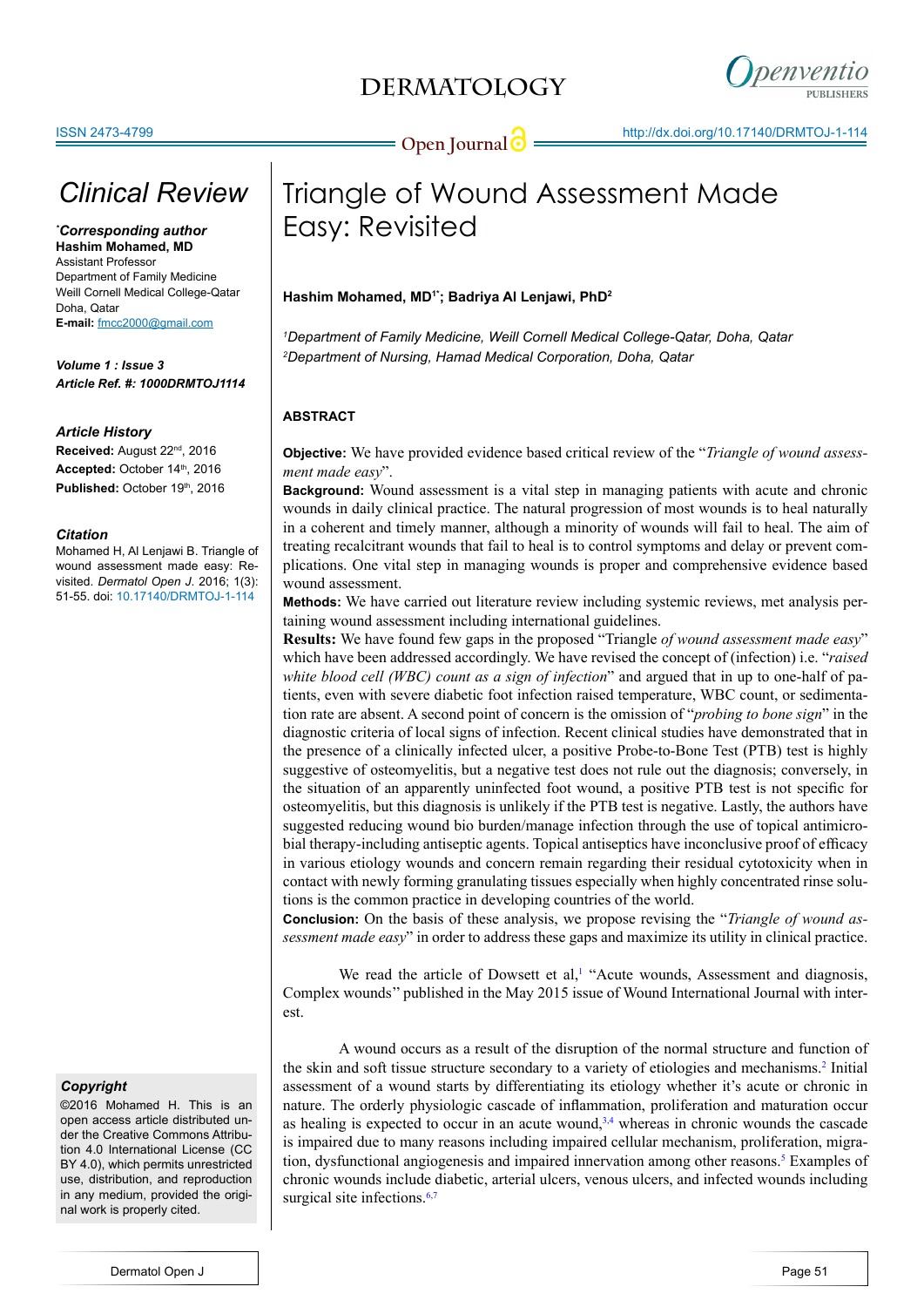

Although, the majority of wounds heal without difficulty. Some wounds, however, will become chronic and nonhealing. In these circumstances, the aim is to manage symptoms and delay or prevent complications.

Before initiating treatment of any wound a diagnostic hypothesis must be in place to ensure optimal healing outcome. A comprehensive clinical history of wound duration, history of trauma, previous ulceration, wound characteristics (site, size, pain, periwound area characteristics, odor, presence of infection or not and (discharge or exudate), family history of ulceration, skin temperature, current medical history (for example, diabetes mellitus, cardiovascular disease, neuropathy, autoimmune disease, venous insufficiency), previous surgery, smoking history, medications, radiation and allergic reactions to dressings and medications and quality of life (QoL).

Wound assessment is vital in formulating a management plan in order to achieve wound healing and patient wellbeing. The authors of the wound triangle made a considerable effort in devising a simple and practical assessment tool for clinician's worldwide. However, there are few shortcomings that need to be examined when utilizing this tool in daily practice and these include (Figure 1):

Under the section (infection) raised WBC are documented as a sign of infection.

Although this is true in most situations however in patients with diabetes the clinical diagnosis of diabetic foot ulcer infection poses a complex issue to most clinicians and the ideal method to identify localized diabetic foot ulcers (DFU) infection with certainty remains elusive. Many patients with diabetes may not feel pain, do not suffer from fever, and will not have raised WBC count or raised erythrocyte-sedimentation rate.<sup>8-10</sup>

The presence of virulent pathogens and extensive tissue damage usually mount systemic signs or symptoms in the host, however in up to one-half of patients, even with severe diabetic foot infection raised temperature, WBC count, or sedimentation rate are absent. None the less worse clinical outcomes of treatment is predicted when these markers are elevated.<sup>11</sup>

Two recent prospective clinical studies $12,13$  of patients with a diabetic foot ulcer have demonstrated that procalcitonin levels were more sensitive markers of clinical evidence of infection than levels of WBC, C-reactive protein (CRP) or erythrocyte sedimentation rate (ESR). Clinically uninfected wounds can be differentiated accurately from those with mild or moderate infections based on the combined levels of CRP and procalcitonin.[12](#page-3-6) Therefore, the inclusion of raised WBC count is insensitive marker and may delay the diagnosis of diabetic foot infections if it was taken into consideration as a sign or marker of infection in patients with diabetes.

A second point to concern is the omission of "*probing to bone sign*" in the diagnostic criteria of local signs of infection. There is high suspicion of osteomyelitis in a wound which fails to heal after at least 6 weeks of adequate wound therapy and offloading a patient with an adequate blood supply to the affected site. Both the presence of a deep wound area and any exposed bone increase the likelihood of osteomyelitis[.14](#page-3-7) Nonetheless, the likelihood of osteomyelitis is not influenced by either elevated WBC count nor the presence of signs of infection of the wound[.14,15](#page-3-7)





**Figure 1:** Using the triangle of wound assessment-wound bed.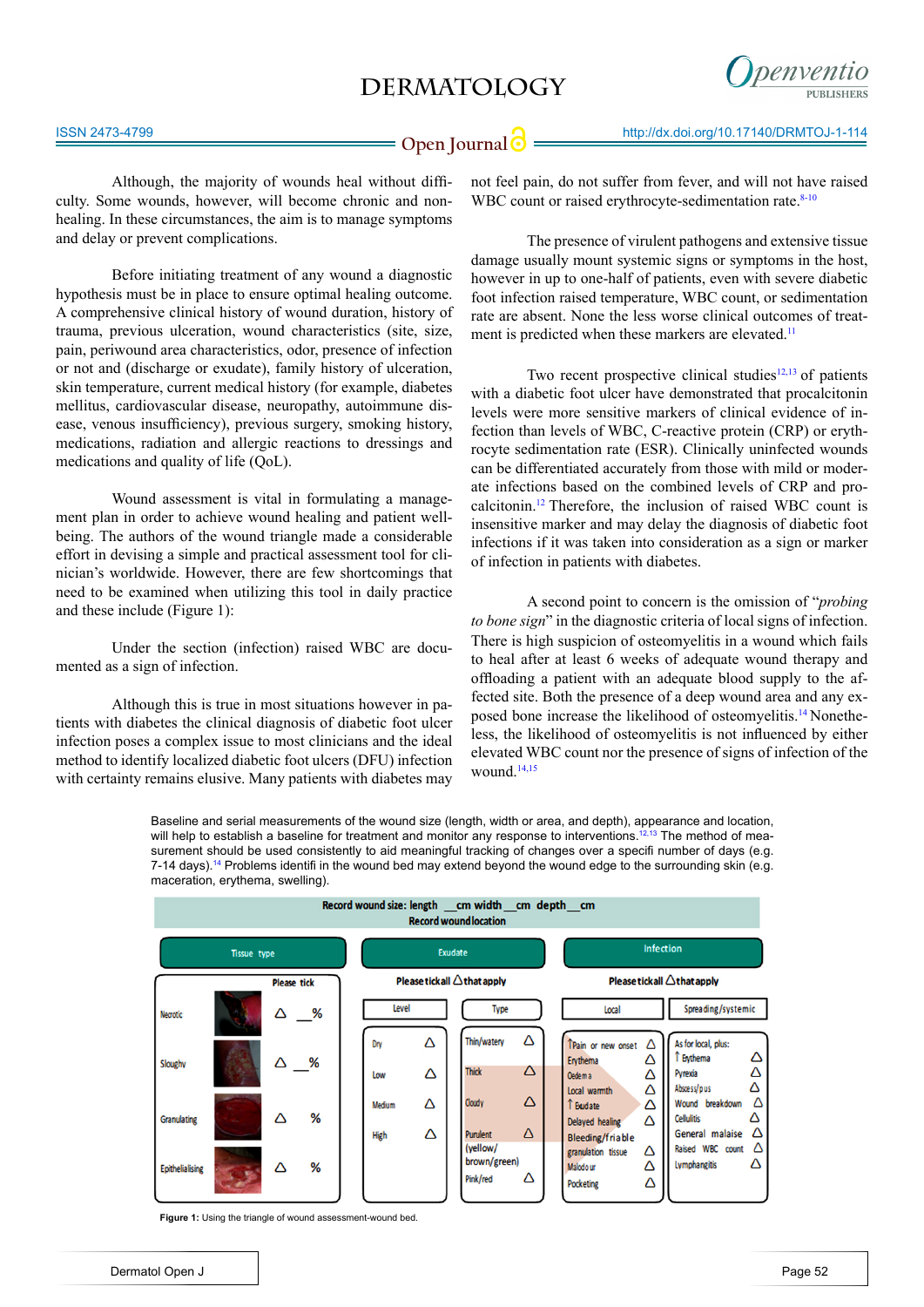

**Open Journal @** http://dx.doi.org/10.17140/DRMTOJ-1-114

According to a recent clinical study, independent risk factors for osteomyelitis in a patient with lower limb infection were, previous history of a wound, wounds that extended to bone or joint and multiple or recurrent wounds.<sup>[16](#page-3-8)</sup> Osteomyelitis can be differentiated from cellulitis by combining together laboratory data and clinical findings (ulcer depth>3 mm or CRP>3.2 mg/dL, ulcer depth>3 mm or ESR>60 mm/hour).<sup>17</sup> Currently, there is no specific clinical criteria to diagnose osteomyelitis in the lower limb of patients with diabetes, although the presence of "sausage toe" (swollen, erythematous, and lacking normal contours) is highly suggestive of the diagnosis.<sup>18</sup>

Health care practitioners need to be aware that the true depth of a wound is often not clinically apparent, so a sterile blunt metal probe must be introduced into the wound at each visit (the PTB test). Any wound with a visible bone or with either a positive PTB test (i.e., palpable hard, gritty bone) is highly likely to be osteomyelitis until proven otherwise.<sup>[17](#page-3-9)</sup>

The accuracy of the probe to bone test in predicting or excluding osteomyelitis is, however, directly related to the pretest likelihood (i.e., the prevalence in the population under study) of osteomyelitis. Recent clinical studies have demonstrated that in the presence of a clinically infected ulcer, a positive PTB test is highly suggestive of osteomyelitis, but a negative test does not rule out the diagnosis; conversely, in the situation of an apparently uninfected foot wound, a positive PTB test is not specific for osteomyelitis, but this diagnosis is unlikely if the PTB test is negative.<sup>[19-25](#page-3-11)</sup>

This clinical sign is of great importance since early reports in 1995, Grayson et al<sup>16</sup> who explored the possibility of osteomyelitis in wounds by the use of a sterile blunt metal probe. They concluded that the PTB test had a positive predictive value of 89%. Later on in 2007, Lavery et al<sup>17</sup> followed-up 247 patients with suspected osteomyelitis concluded that the positive predictive value was only 57% in a population with a lower prevalence of osteomyelitis[.17](#page-3-9) However, in 2014 in an outpatient setting, Morales Lozano et al<sup>18</sup> followed-up 132 of patients with clinical suspicion of osteomyelitis over a 36 months concluded that the PTB test had an efficiency of 94%, sensitivity of 98%, specificity of 78%, positive predictive value of 95%, and negative predictive value of 91% ( $p$ <0.001,  $\kappa$  0.803); the positive likelihood ratio was 4.41, and the negative likelihood ratio was 0.02 (95% CI).<sup>[18](#page-3-10)</sup> Therefore, the inclusion of "probe to bone test" (PTB)" is a vital component in assessing any chronic wound especially in patients with diabetic wounds of more than 4 week duration where the suspicion of the possibility of osteomyelitis is high.

The third point which is worth considering is mentioned under "setting treatment goals" (reduce wound bioburden/manage infection (e.g. topical antimicrobial therapy-including antiseptic agents-may be used for local infection and combined with antibiotic therapy for spreading or systemic infection).

The term topical antimicrobial is a vague term and may imply the use of topical antibacterial creams and ointments. The use of topical antibiotics among patients with diabetic wounds is not justified since most wounds in patients with diabetes have polymicrobial colonization.

Topical antiseptics have inconclusive proof of efficacy in various etiology wounds and concern remain regarding their residual cytotoxicity when in contact with newly forming granulating tissues especially when highly concentrated rinse solutions is the common practice in developing countries of the world. Some authors have even warned against the routine use of antiseptic solutions due to their cytotoxicity and lack of demonstrated benefit over saline irrigation.<sup>31</sup> Furthermore, recently the International Working Group on Diabetic Foot Management (IWGDF) has warned against the use of topical antimicrobial dressing with the goal of improving wound healing or preventing secondary infection.[20](#page-4-1) They went even further by saying that "currently supporting data are too limited to recommend topical antimicrobial therapy".  $20-22$  The use of antimicrobial dressings for DFUs was recently assessed *via* a systemic review which concluded that current evidence base is too weak to suggest any specific antimicrobial dressing.<sup>[23](#page-4-2)</sup> The management of diabetic foot ulcers pose a challenge to attending clinicians and some advanced and expensive topical antimicrobials have been in use through the last few decades. $24$  On the other hand, alternative modalities such as natural honey have been in use for a millennia and recently a new interest by clinicians worldwide have surfaced through the publications of case series and case stud-ies highlighting its efficacy in various types of wounds.<sup>[25-32](#page-4-4)</sup> This is quite important since natural honey offers an efficacious and cost effective alternative option characterized by its ability to provide moisture, antimicrobial cover and anti-inflammatory properties[.32](#page-4-5) This is quite important especially in developing countries where diabetes has reached epidemic proportions and the incidence of diabetic wounds is likely to rise too thereby posing a huge economic burden on already stretched out economies. Additionally, health practitioners worldwide have over utilized antimicrobials, particularly topical antiseptics as a result of coining the controversial idea of excess wound bio burden in the medical literature, despite little evidence substantiating any benefit of these dressings over conventional therapy.[33-37](#page-4-6) In addition to their potential for causing local reactions and expense, bacterial resistance may emerge as a consequence to the arbitrary use of these antimicrobials. $38,39$  Due to these inherent risks, and a lack of sound clinical evidence of any advantages, the use of topical antimicrobials for clinically uninfected wounds is not recommended.[33](#page-4-6) Furthermore, current data does not support any benefit to using advanced wound products such as silver-based dressings for clinically infected wounds.[40](#page-4-8)

We believe there is an urgent need for head to head large scale multicenter randomized controlled trials to clarify the role of antimicrobial therapies in various etiology wounds and we believe that this knowledge is imperative before universal suggestions regarding wound assessment and management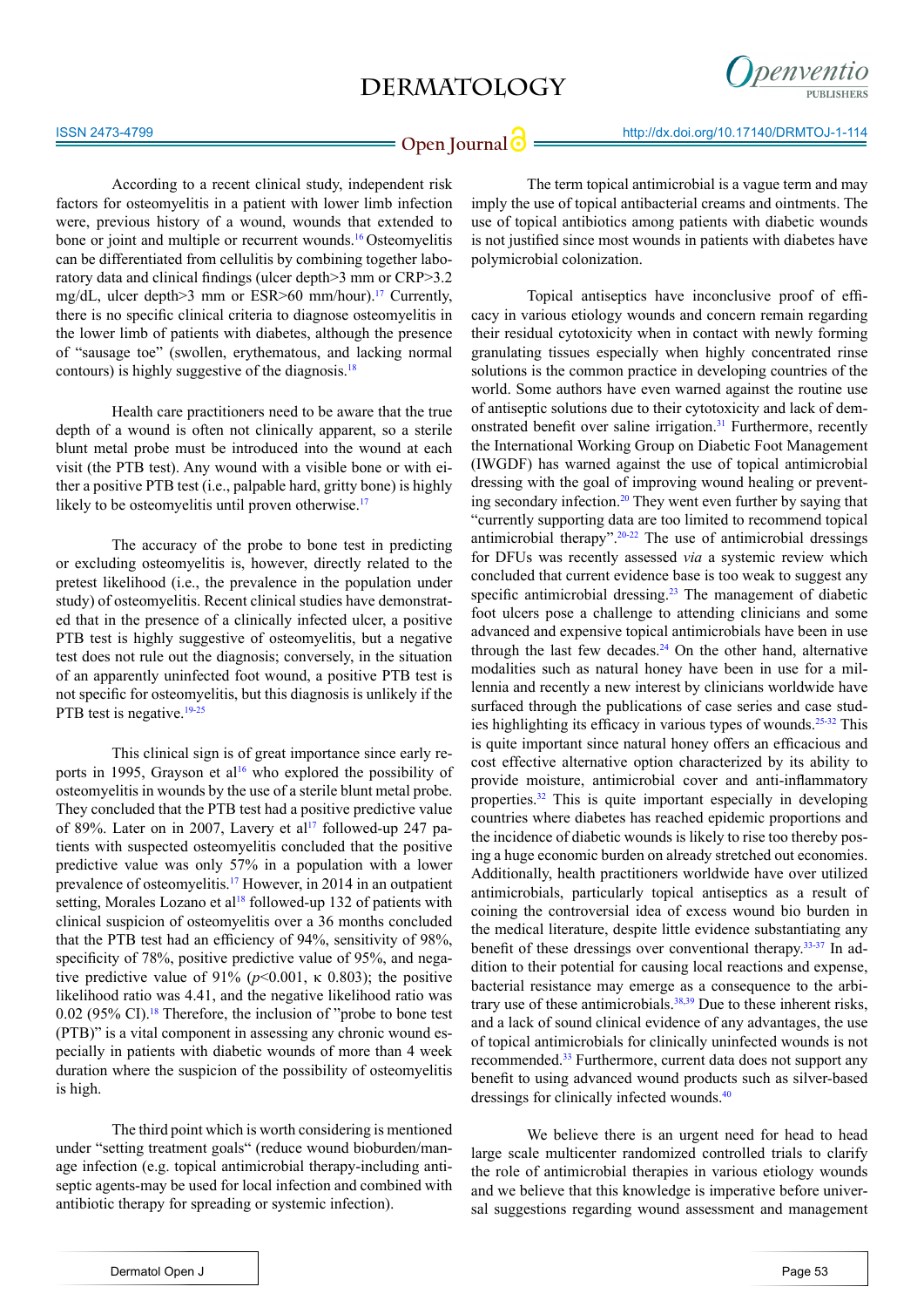

#### ISSN 2473-4799

**Open Journal @** http://dx.doi.org/10.17140/DRMTOJ-1-114

could be advised.

### **HIGHLIGHTS**

- A revised version of the "*Triangle of wound assessment made easy*" is urgently needed
- Specific areas of improvement of the "*Triangle of wound assessment made easy*" is proposed.
- The mechanism relies on stabilization changes of anionic ubiquinone intermediates.
- The validity and reliability of "*Triangle of wound assessment made easy*" should be tested through double-blinded randomized controlled trials controlled during turnover.

#### **CONFLICTS OF INTEREST**

The authors declare that they have no conflicts of interest.

#### **REFERENCES**

<span id="page-3-0"></span>1. Dowsett C, Gronemann M, Harding K. Taking wound assessment beyond the wound edge. *Wounds International.* 2015; 6(1): 6-10.

<span id="page-3-1"></span>2. Atiyeh BS, Ioannovich J, Al-Amm CA, El-Musa KA. Management of acute and chronic open wounds: The importance of moist environment in optimal wound healing. *Curr Pharm Biotechnol*. 2002; 3(3): 179-195.

<span id="page-3-2"></span>3. Schultz GS, Sibbald RG, Falanga V, et al. Wound bed preparation: A systematic approach to wound management. *Wound Repair Regen*. 2003; 11(Suppl 1): S1.

4. Broughton G 2nd, Janis JE, Attinger CE. The basic science of wound healing. *Plast Reconstr Surg*. 2006; 117: 12S.

<span id="page-3-3"></span>5. Golinko MS, Clark S, Rennert R, et al. Wound emergencies: The importance of assessment, documentation, and early treatment using a wound electronic medical record. *Ostomy Wound Manage*. 2009; 55: 54-61. Web site. [http://s3.amazonaws.com/](http://s3.amazonaws.com/academia.edu.documents/42003584/Wound_emergencies_the_importance_of_asse20160203-6042-131xx49.pdf?AWSAccessKeyId=AKIAJ56TQJRTWSMTNPEA&Expires=1476522652&Signature=GFFV4ChLqvqq1ddfwYxt48dl2w4%3D&response-content-disposition=inline%3B%20filename%3DWound_emergencies_the_importance_of_asse.pdf) academia.edu.documents/42003584/Wound\_emergencies\_the [importance\\_of\\_asse20160203-6042-131xx49.pdf?AWSAcces](http://s3.amazonaws.com/academia.edu.documents/42003584/Wound_emergencies_the_importance_of_asse20160203-6042-131xx49.pdf?AWSAccessKeyId=AKIAJ56TQJRTWSMTNPEA&Expires=1476522652&Signature=GFFV4ChLqvqq1ddfwYxt48dl2w4%3D&response-content-disposition=inline%3B%20filename%3DWound_emergencies_the_importance_of_asse.pdf) [sKeyId=AKIAJ56TQJRTWSMTNPEA&Expires=147652265-](http://s3.amazonaws.com/academia.edu.documents/42003584/Wound_emergencies_the_importance_of_asse20160203-6042-131xx49.pdf?AWSAccessKeyId=AKIAJ56TQJRTWSMTNPEA&Expires=1476522652&Signature=GFFV4ChLqvqq1ddfwYxt48dl2w4%3D&response-content-disposition=inline%3B%20filename%3DWound_emergencies_the_importance_of_asse.pdf) [2&Signature=GFFV4ChLqvqq1ddfwYxt48dl2w4%3D&respo](http://s3.amazonaws.com/academia.edu.documents/42003584/Wound_emergencies_the_importance_of_asse20160203-6042-131xx49.pdf?AWSAccessKeyId=AKIAJ56TQJRTWSMTNPEA&Expires=1476522652&Signature=GFFV4ChLqvqq1ddfwYxt48dl2w4%3D&response-content-disposition=inline%3B%20filename%3DWound_emergencies_the_importance_of_asse.pdf) [nse-content-disposition=inline%3B%20filename%3DWound\\_](http://s3.amazonaws.com/academia.edu.documents/42003584/Wound_emergencies_the_importance_of_asse20160203-6042-131xx49.pdf?AWSAccessKeyId=AKIAJ56TQJRTWSMTNPEA&Expires=1476522652&Signature=GFFV4ChLqvqq1ddfwYxt48dl2w4%3D&response-content-disposition=inline%3B%20filename%3DWound_emergencies_the_importance_of_asse.pdf) emergencies the importance of asse.pdf. Accessed August 21, 2016.

<span id="page-3-4"></span>6. Brem H, Balledux J, Bloom T, et al. Healing of diabetic foot ulcers and pressure ulcers with human skin equivalent: A new paradigm in wound healing. *Arch Surg.* [2000; 135: 627.](http://www.uptodate.com/contents/clinical-assessment-of-wounds/abstract/5)

7. Brem H, Jacobs T, Vileikyte L, et al. Wound-healing protocols for diabetic foot and pressure ulcers. *Surg Technol Int*. 2003; 11: 85.

8. Eneroth M, Apelqvist J, Stenstrom A. Clinical characteristics and outcome in 223 diabetic patients with deep foot infections. *Foot Ankle Int.* 1997; 18: 716-722. doi: [10.1177/](http://fai.sagepub.com/content/18/11/716.short) [107110079701801107](http://fai.sagepub.com/content/18/11/716.short)

9. Edelson GW, Armstrong DG, Lavery LA, Caicco G. The acutely infected diabetic foot is not adequately evaluated in an inpatient setting*. J Am Podiatr Med Assoc.* 1997; 87(6): 260- 265.

10. Armstrong DG, Perales TA, Murff RT, Edelson GW, Welchon JG. Value of white blood cell count with differential in the acute diabetic foot infection. *J Am Podiatr Med Assoc.* 1996; 86(5): 224-227. doi: [10.7547/87507315-86-5-224](http://www.japmaonline.org/doi/10.7547/87507315-86-5-224%3Furl_ver%3DZ39.88-2003%26rfr_id%3Dori:rid:crossref.org%26rfr_dat%3Dcr_pub%253dpubmed)

<span id="page-3-5"></span>11. Lipsky BA, Sheehan P, Armstrong DG, Tice AD, Polis AB, Abramson MA. Clinical predictors of treatment failure for diabetic foot infections: Data from a prospective trial. *Int Wound J.* 2007; 4: 30-38. doi: [10.1111/j.1742-481X.2006.00274.x](http://onlinelibrary.wiley.com/doi/10.1111/j.1742-481X.2006.00274.x/abstract%3Bjsessionid%3DC641E55AB5A26ABE80A13B129F8D5676.f02t01)

<span id="page-3-6"></span>12. Jeandrot A, Richard JL, Combescure C, et al. Serum procalcitonin and C-reactive protein concentrations to distinguish mildly infected from non-infected diabetic foot ulcers: A pilot study. *Diabetologia.* 2008; 51: 347-352. doi: [10.1007/s00125-](http://link.springer.com/article/10.1007%252Fs00125-007-0840-8) [007-0840-8](http://link.springer.com/article/10.1007%252Fs00125-007-0840-8) 

13. Uzun G, Solmazgul E, Curuksulu H, et al. Procalcitonin as a diagnostic aid in diabetic foot infections. *Tohoku J Exp Med.* 2007; 213: 305-312. doi: [10.1620/tjem.213.305](https://www.jstage.jst.go.jp/article/tjem/213/4/213_4_305/_article)

<span id="page-3-7"></span>14. Newman LG, Waller J, Palestro CJ, et al. Unsuspected osteomyelitis in diabetic foot ulcers. Diagnosis and monitoring by leukocyte scanning with indium in 111 oxyquinoline. *JAMA*. 1991; 266: 1246-1251.

15. Armstrong DG, Harkless LB. Outcomes of preventative care in a diabetic foot specialty clinic. *J Foot Ankle Surg.* 1998; 37: 460-466. doi: [10.1016/S1067-2516\(98\)80022-7](http://www.sciencedirect.com/science/article/pii/S1067251698800227)

<span id="page-3-8"></span>16. Grayson ML, Gibbons GW, Balogh K, Levin E, Karchmer AW. Probing to bone in infected pedal ulcers: A clinical sign of underlying osteomyelitis in diabetic patients. *JAMA.* 1995; 273: 721-723.

<span id="page-3-9"></span>17. Lavery LA, Armstrong DG, Peters EJG, Lipsky BA. Probeto-bone test for diagnosing diabetic foot osteomyelitis. *Diabetes Care.* 2007; 30(2): 270-274. doi: [10.2337/dc06-1572](http://care.diabetesjournals.org/content/30/2/270)

<span id="page-3-10"></span>18. Morales Lozano R, González Fernández ML, Martinez Hernández D, Beneit Montesinos JV, Guisado Jiménez S, Gonzalez Jurado MA. Validating the probe-to-bone test and other tests for diagnosing chronic osteomyelitis in the diabetic foot. *Diabetes Care*. 2010; 33(10): 2140-2145. doi: [10.2337/dc09-](https://www.ncbi.nlm.nih.gov/pubmed/20622159) [2309](https://www.ncbi.nlm.nih.gov/pubmed/20622159)

<span id="page-3-11"></span>19. White RJ, Cutting K, Kingsley A. Topical antimicrobi-